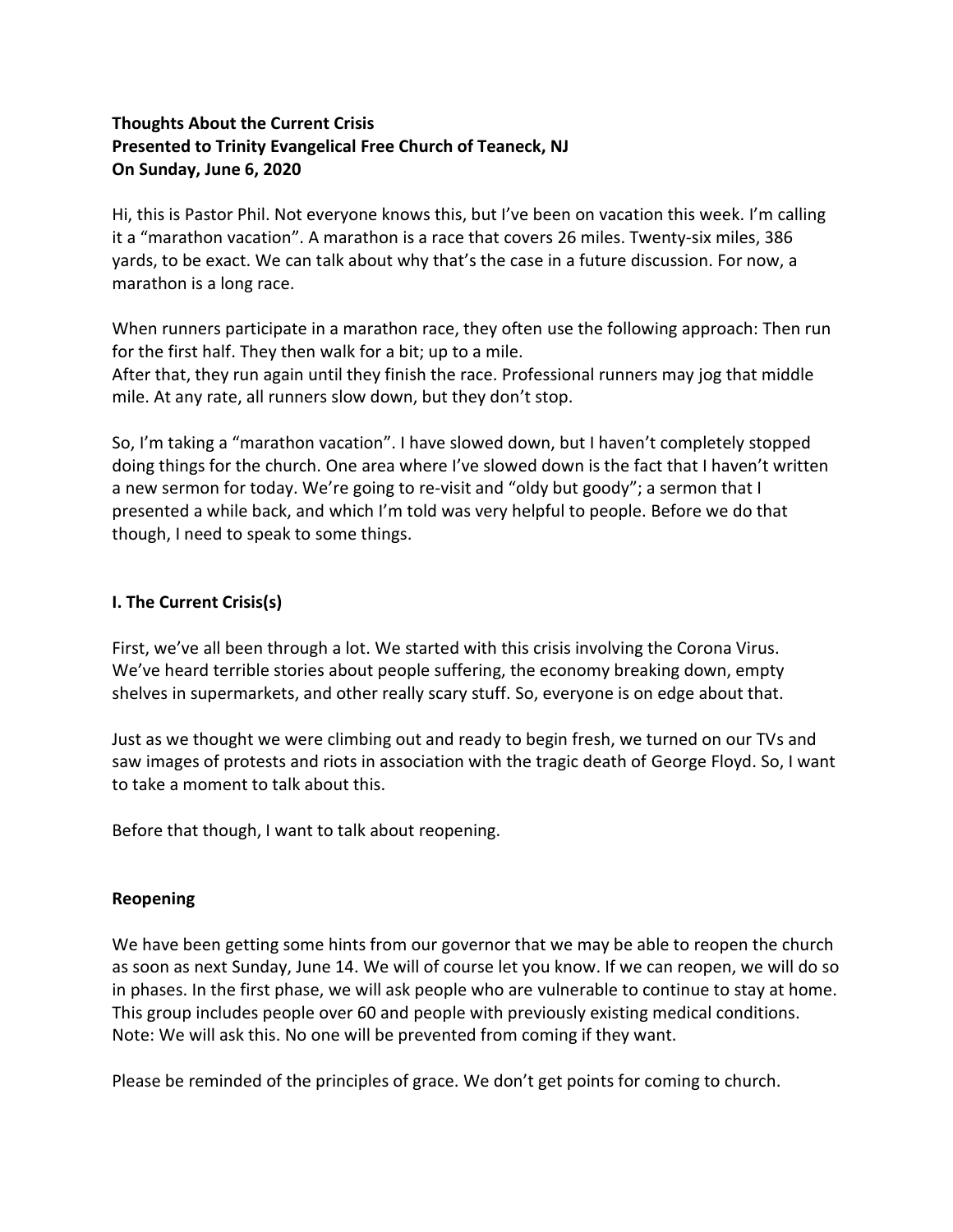We are not punished if we don't. So, please pray about whether or not you feel God wants you to attend. Even if you aren't in this group, if you feel unsafe, you can remain home for now. We will respect your decision either way.

For those who choose to come: We will ask that you wear a mask. We will have hand sanitizer at the door. It wouldn't hurt if you bring you own, too. We will ask people to practice social distancing. This means, we will sit in every other pew.

If you are planning on coming, please send an email to me at Pastor@TrinityTeaneck.org to let me know.

Back to the crisis. We need to address what's going on in the world. You're turning on your TVs, and you're seeing images that are tragic. Protests, sometimes peaceful, but sometimes violent.

I've been your pastor now since September of last year. There are a lot of things that we need to speak about. I had hoped that we would have a lot of time to talk about the things that we will be facing as individuals and as a church. The current crisis means that we'll have to speed up the schedule.

Here are some of the topics that people in our world are very concerned about.

- The environment: Have humans dumped so much junk into our world that it's in danger of breaking?
	- o What role should followers of Jesus play in addressing this?
- Social injustice Humans have a bad habit of mistreating other human beings.
	- $\circ$  One form this takes is something called human trafficking. People in todays world are still being kidnapped and sold into lives of slavery. This is happening all around the world.
	- $\circ$  Another form is racism. That's at the base of all the protests we're seeing now.
	- o What role should followers of Jesus play in addressing this?
- The sanctity of life Since the Roe. V. Wade decision in 1973, 60 million abortions have taken place. Many people in the Christian community and others consider abortion to be the taking of a human life. This means there have been 60 million murders in the United states alone.
	- o What role should followers of Jesus play in addressing this?

In this list, I have only begun to address the issues that face the human race, and which are of concern to Christians around the world. There are more. The complete answer to these issues will take a long time to discuss. I wish I could say that there was an easy answer. However, the Bible gives us a start.

Let's read a well-known passage.

22 One day Jesus said to his disciples, "Let us go over to the other side of the lake." So they got into a boat and set out. 23 As they sailed, he fell asleep. A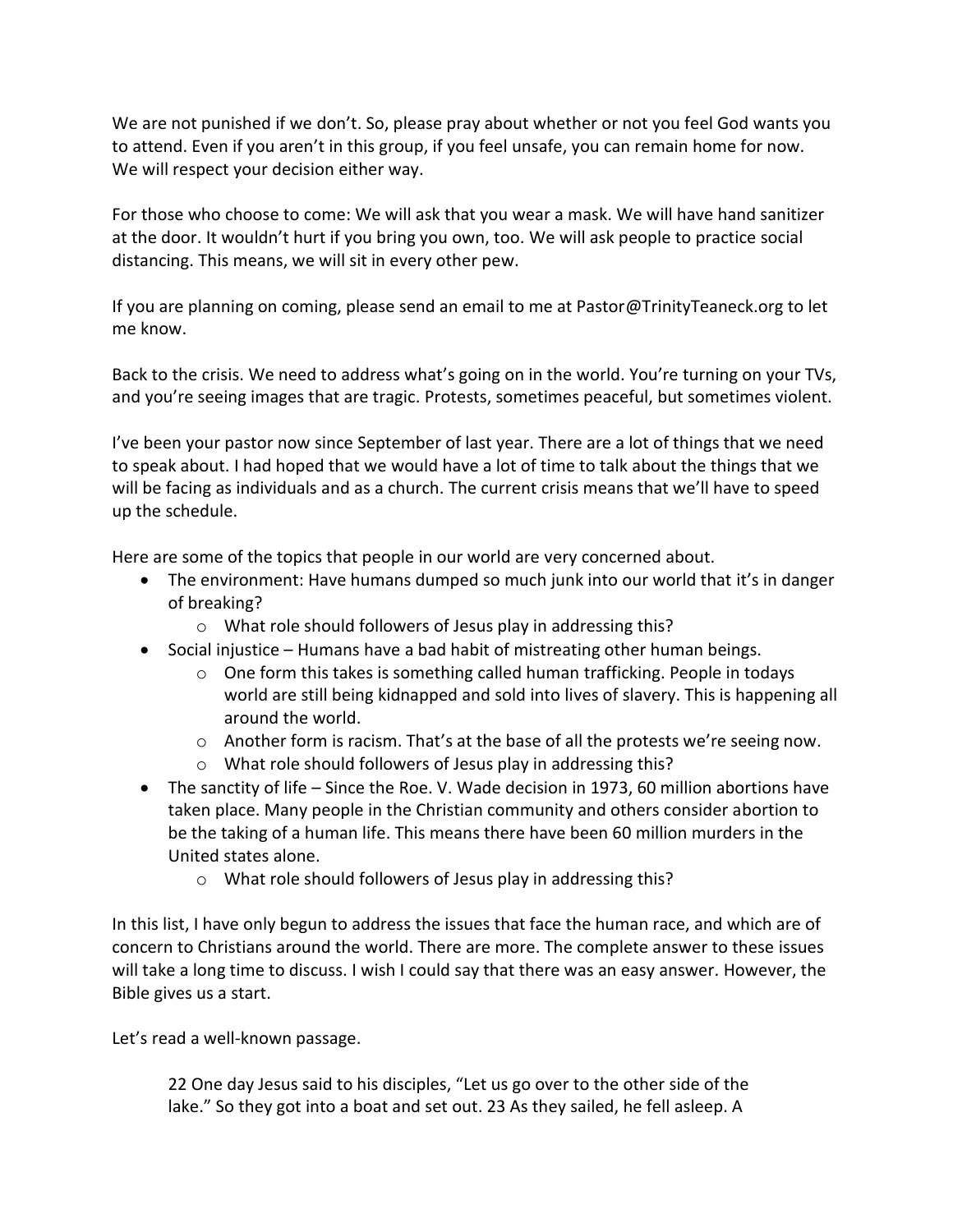squall came down on the lake, so that the boat was being swamped, and they were in great danger.

24 The disciples went and woke him, saying, "Master, Master, we're going to drown!"

He got up and rebuked the wind and the raging waters; the storm subsided, and all was calm. 25 "Where is your faith?" he asked his disciples.

In fear and amazement they asked one another, "Who is this? He commands even the winds and the water, and they obey him." (Luke 8:22-25)

Ladies and gentlemen, brothers and sisters in Christ, the start to all the problems we face is Jesus Christ. He commanded the very elements of the earth when he walked with humans 2000 years ago. He still commands them today.

So, we will discuss these things together as a church, but we must always remember that our starting point is Jesus. Sometimes, we face things that scare us – things that anger us - Things that seem out of control. That's how the disciples felt when they were riding on a little boat in the middle of a terrible storm. They were sure they were going to drown.

I've mentioned more than once in the last few weeks that Jesus often has words of comfort for us. But sometimes, he has tough love. Jesus showed everyone in that boat that he was in control. After he showed this to his disciples, he didn't say, "Now, I can understand why you were all so afraid. Let's have a group hug and talk about our feelings." No. He asked his followers, "Where is your faith?"

Jesus is still in control today.

In all of this, I want to give a warning. Many in our congregation, and many of our friends, are watching a lot of TV. I understand – we're all locked in our homes. Imagine that there was a TV camera on the little boat with Jesus. Imagine that you're watching TV, and you see live images of lightning and waves washing over the little boat. You see faces of people who are afraid, and in some cases angry. *But, for some reason, you aren't shown Jesus.* For some reason, you don't see Jesus rebuke the storm. The camera was turned off before that happened.

How could that be? *That's because the guy holding the camera isn't a follower of Jesus.* Because he's not a believer, the people who watch the TV are only shown terrifying images, but no solution. Friends, that's how it is on our TV sets today. Please understand this: The people holding the cameras aren't believers. Most of the people you're watching on the Internet and listening to on the radio aren't believers. So, you're shown people who are angry and afraid. *But on TV, you're never told about the solution.*

In the coming weeks, we'll continue our study of Matthew. We'll see practical material. For example, Jesus said, "blessed are the peacemakers". What does it mean to be a peacemaker when you're surrounded by conflict? We'll find out.